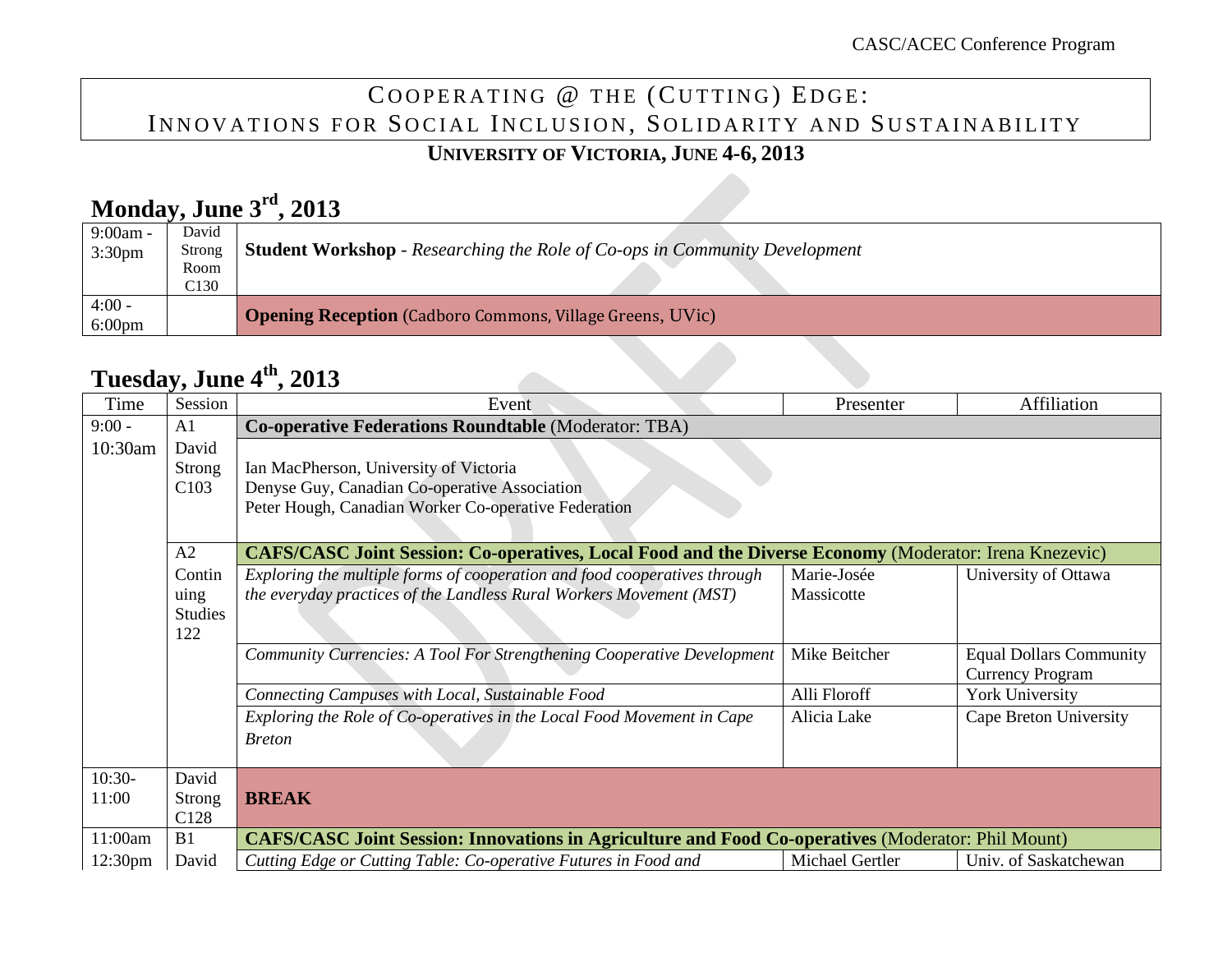|                                | <b>Strong</b><br>C 103                                                                                                                                                                                                                                                                    | Agriculture                                                                                                                                                                           |                                                   |                          |  |
|--------------------------------|-------------------------------------------------------------------------------------------------------------------------------------------------------------------------------------------------------------------------------------------------------------------------------------------|---------------------------------------------------------------------------------------------------------------------------------------------------------------------------------------|---------------------------------------------------|--------------------------|--|
|                                |                                                                                                                                                                                                                                                                                           | Agricultural Cooperative rationales in comparison: perspectives from<br>Canada, France and Hungary                                                                                    | Claude-Andre<br>Guillotte                         | Université de Sherbrooke |  |
|                                |                                                                                                                                                                                                                                                                                           | The Industrial Food Complex: Cooperative Solutions in a Global<br>Marketplace - Stories of Three Cooperative Responses                                                                | Karl Gerstenberger                                | St. Mary's University    |  |
|                                | B2                                                                                                                                                                                                                                                                                        | <b>Public Policy (Moderator: TBA)</b>                                                                                                                                                 |                                                   |                          |  |
|                                | David<br>Strong                                                                                                                                                                                                                                                                           | Blowing in the Wind: Public Policy, Public Perception, Co-operative<br>Alternative Energy and the Co-operative Difference                                                             | JJ McMurtry                                       | York University          |  |
|                                | C 126                                                                                                                                                                                                                                                                                     | Cooperatives and the state: Public policy for building the sector                                                                                                                     | James Rowe,<br>Ana Maria Peredo<br>Megan Sullivan | University of Victoria   |  |
|                                |                                                                                                                                                                                                                                                                                           | Participatory Video: a methodological tool for enhancing public policy<br>dialogue and community engagement for integrated waste management                                           | <b>Crystal Tremblay</b>                           | University of Victoria   |  |
| $12:30-$<br>$2:00$ pm          | C1                                                                                                                                                                                                                                                                                        | <b>CASC/CAFS Lunch Panel - Co-operatives and the Future of Food</b><br>(Moderators: Colin Anderson, University of Manitoba; Hannah Renglich, Local Organic Food Co-operative Network) |                                                   |                          |  |
|                                | David<br>Abra Brynne, Kootenay Co-op in Nelson, BC, and the Local Sustainable Food Network Coordinator for Food Secure Canada<br>Strong<br>Nicole Jahraus, UBC Sprouts Student Cooperative<br>C103<br>Sean McHugh, the Canadian Fair Trade Network<br>Robin Tunnicliffe, Saanich Organics |                                                                                                                                                                                       |                                                   |                          |  |
| $2:00 -$<br>3:30pm             | D1<br>David<br>Strong<br>$\rm C$ 103                                                                                                                                                                                                                                                      | <b>CASC Annual General Meeting</b>                                                                                                                                                    |                                                   |                          |  |
| $3:30-4:00$                    | David<br>Strong<br>C128                                                                                                                                                                                                                                                                   | <b>BREAK</b>                                                                                                                                                                          |                                                   |                          |  |
| $4:00 -$<br>$5:15$ pm          | E1                                                                                                                                                                                                                                                                                        | <b>Keynote Address</b>                                                                                                                                                                |                                                   |                          |  |
|                                | David<br>Strong<br>C103                                                                                                                                                                                                                                                                   | Dr. Mirta Vuotto, University of Buenos Aires - Worker Co-operatives and Social Dialogue: The Argentine Case                                                                           |                                                   |                          |  |
| $5:30 -$<br>7:30 <sub>pm</sub> |                                                                                                                                                                                                                                                                                           | <b>Reception - Centre for Co-operative and Community Based Economy</b>                                                                                                                |                                                   |                          |  |
|                                |                                                                                                                                                                                                                                                                                           | Welcome - Ana Maria Peredo, University of Victoria<br>Address - Ian Macpherson, University of Victoria                                                                                |                                                   |                          |  |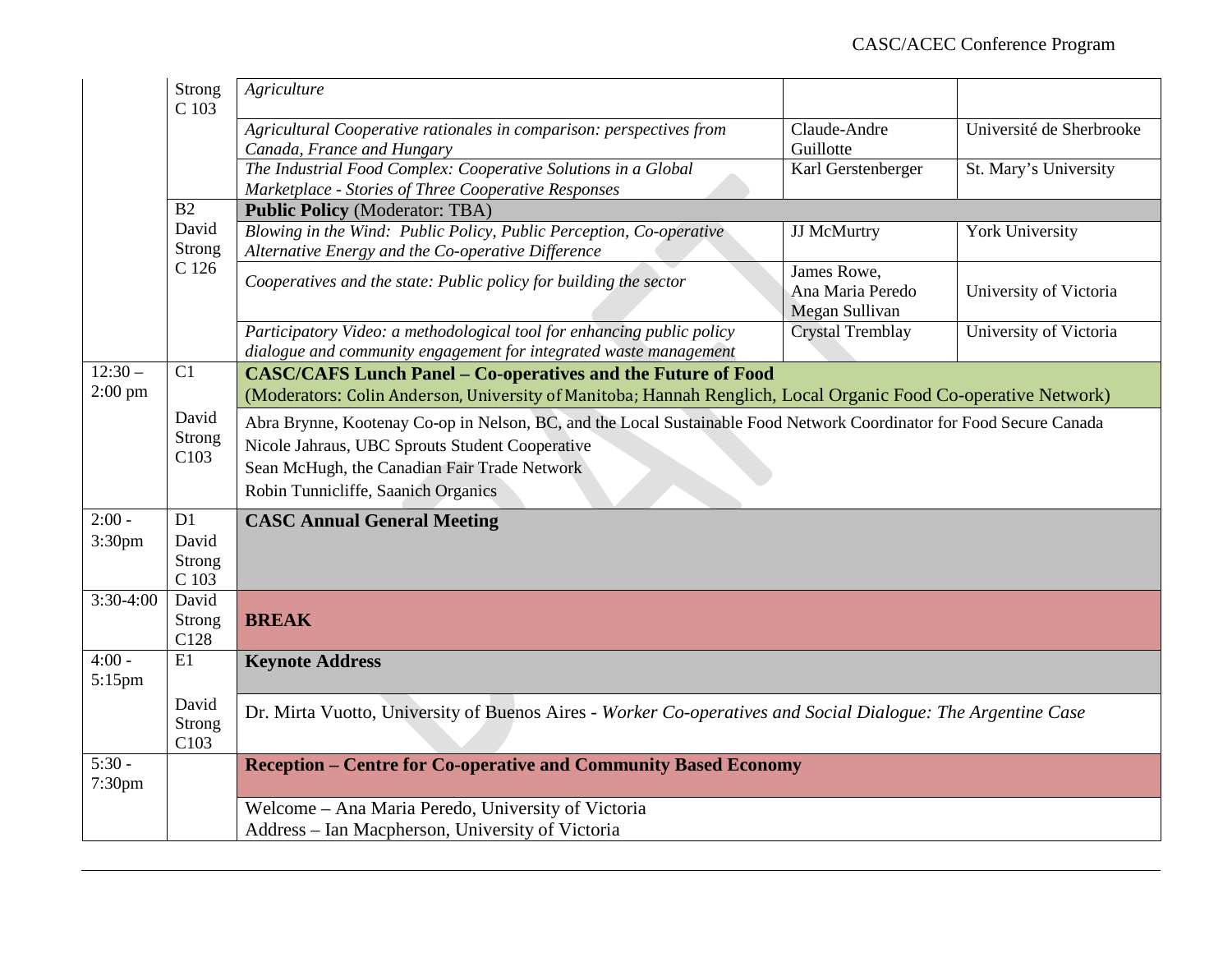|                   | Wednesday, June 5 <sup>th</sup> , 2013 |                                                                                                                                         |                                                         |                                                                     |  |
|-------------------|----------------------------------------|-----------------------------------------------------------------------------------------------------------------------------------------|---------------------------------------------------------|---------------------------------------------------------------------|--|
| $9:00-$           | F1                                     | <b>Co-operative Development</b> (Moderator: TBA)                                                                                        |                                                         |                                                                     |  |
| 10:30am           | David<br>Strong<br>C122                | Can the co-operative business model compete with the corporate model?: A<br>case study of the Saskatoon Carshare Co-operative           | Audra Krueger                                           | Univ. of Saskatchewan                                               |  |
|                   |                                        | Innovation in Student Co-ops: The Case of the Green Campus Co-op                                                                        | Devin Holterman<br>JJ McMurtry,<br>Darryl Reed          | <b>York University</b><br>York University<br><b>York University</b> |  |
|                   |                                        | After ten years of CDI: Shining the light on co-operative development and<br>innovation in Canada                                       | Marcelo Vieta<br>Fiona Duguid                           | OISE/UT<br><b>CCA</b>                                               |  |
|                   | F2                                     | <b>CASID/CASC Joint Session: Co-operatives and Development I (Moderator: TBA)</b>                                                       |                                                         |                                                                     |  |
|                   | Fine<br>Arts                           | Through the "valley and shadow of death": An ethnographic study of<br>institutional microcredit and peasant dispossession in Bangladesh | Manoj Misra                                             | University of Edmonton                                              |  |
|                   | 108                                    | Co-op Integration: The solidarity economy at work in Africa and Canada                                                                  | <b>Alison Clegg</b><br>Anna Brown<br>L Hammond Ketilson | <b>CCA</b><br><b>CCA</b><br>Univ. of Saskatchewan                   |  |
| $10:30-$<br>11:00 | David<br>Strong<br>C128                | <b>BREAK</b>                                                                                                                            |                                                         |                                                                     |  |
| 11:00am           | G1                                     | <b>Community</b> (Moderator: TBA)                                                                                                       |                                                         |                                                                     |  |
| 12:30pm           | David<br>Strong<br>C122                | Canada's tattered ribbon of rail: Rebuilding Canada's national dream                                                                    | Linda Savory-Gordon<br>Gayle Broad                      | Algoma University<br>Algoma University                              |  |
|                   |                                        | Housing and the Co-operative Difference                                                                                                 | C. Leviten-Reid<br>Alicia Lake                          | Cape Breton University<br>Cape Breton University                    |  |
|                   | G2                                     | <b>CASID/CASC Joint Session: Co-operatives and Development II (Moderator: TBA)</b>                                                      |                                                         |                                                                     |  |
|                   | David<br>Strong<br>C126                | Development ladder assessment                                                                                                           | Anna Brown                                              | <b>CCA</b>                                                          |  |
|                   |                                        | Food Sovereignty in Kerala: Poor Women's Agency and the Mediating Role<br>of the State                                                  | Ananya Mukherjee<br>Darryl Reed                         | <b>York University</b><br><b>York University</b>                    |  |
| $12:30-$<br>1:15  |                                        | Lunch (on your own)                                                                                                                     |                                                         |                                                                     |  |
|                   | Bob                                    | <b>ANSER Community Keynote</b>                                                                                                          |                                                         |                                                                     |  |
|                   | Wright<br>A104                         | From Growth to Resilience: Economic Democracy and the Challenge of<br>Transition                                                        | Mike Lewis                                              | Canadian Centre for<br><b>Community Renewal</b>                     |  |
| $1:15-$           | H1                                     | Inside Co-operatives (Moderator: Claude-Andre Guillotte, University of Sherbrooke)                                                      |                                                         |                                                                     |  |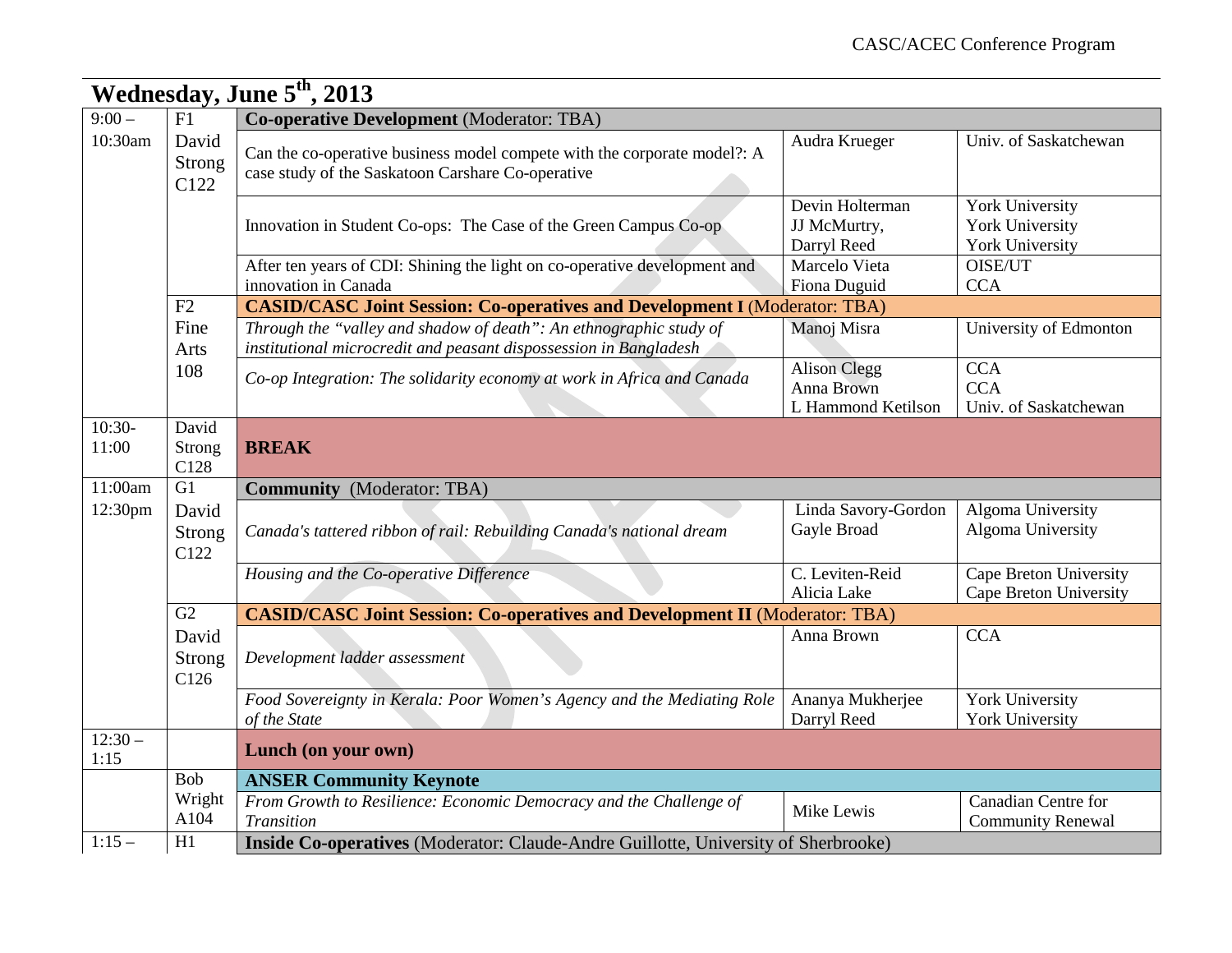| $2:45$ pm   |                         | Lifelong learning in co-operatives: a mapping of educational initiatives<br>throughout Canada, across sectors and for a variety of stakeholders | Erin Hancock                   | <b>CCA</b>                                      |
|-------------|-------------------------|-------------------------------------------------------------------------------------------------------------------------------------------------|--------------------------------|-------------------------------------------------|
|             | David<br>Strong<br>C122 | Understanding and leveraging organizational peace building in co-operative<br>organizations                                                     | Hong Soek (Scott)<br>Kim       | Univ. of Saskatchewan                           |
|             |                         | Relationships between liquidity constraints and technical efficiency in farm<br>supply and grain marketing co-operatives                        | Gregory McKee                  | North Dakota State Univ.                        |
|             | H2                      | <b>Co-operatives and Communication (Moderator: TBA)</b>                                                                                         |                                |                                                 |
|             | David<br>Strong<br>C126 | Co-op Identity 2.0                                                                                                                              | Donna Balkan                   | <b>CCA</b>                                      |
|             |                         | Illuminating the blind spot: Is the mass media the missing link in co-<br>operative movement renewal?                                           | M. Diamantopolous              | University of Regina                            |
|             |                         | Co-operating at the cutting edge: Promoting the co-operative model for<br>sustainable futures                                                   | <b>Isobel Findlay</b>          | Univ. of Saskatchewan                           |
| $2:45-3:00$ | David                   |                                                                                                                                                 |                                |                                                 |
|             | Strong<br>C128          | <b>BREAK</b>                                                                                                                                    |                                |                                                 |
| $3:00 -$    | I1                      | <b>Credit Unions (Moderator: TBA)</b>                                                                                                           |                                |                                                 |
| $4:15$ pm   | David<br>Strong<br>C122 | The Seven Principles of Co-operative: Are they still relevant? A case study<br>of North American credit unions                                  | Daphne Rixon                   | St. Mary's University                           |
|             |                         | Les pratiques de gestion au service de la culture d'affaires<br>cooperative/Managerial practices to develop a cooperative business culture      | J. Champagne Racine            | DBA, Université de<br>Sherbrooke                |
|             | I2                      | First Nations (Moderator: Audra Krueger, University of Saskatchewan)                                                                            |                                |                                                 |
|             | David<br>Strong<br>C126 | Northern Saskatchewan Trappers Co-operative: Mentoring a youth artisan's<br>co-operative                                                        | Maria Basualdo<br>Clifford Ray | Univ. of Saskatchewan<br>N. Sask Trappers Co-op |
|             |                         | Comparing Canadian First Nations co-operatives with African American co-<br>operatives                                                          | Jessica Gordon<br>Nembhard     | John Jay College, CUNY                          |
| $4:15-$     | J1                      | Roundtable - Teaching The Social And Solidarity Economy (Moderator: Darryl Reed)                                                                |                                |                                                 |
| 5:30pm      | David<br>Strong<br>C122 | Mirta Vuotto, Unversity of Buenos Aires                                                                                                         |                                |                                                 |
|             |                         | John Gaventa, Director, Coady Institute, St. Francis Xavier University                                                                          |                                |                                                 |
|             |                         | Claude-Andre Guillotte, In-coming Director, IRECUS, Université de Sherbrooke                                                                    |                                |                                                 |
|             | J2                      | <b>ANSER Keynote</b>                                                                                                                            |                                |                                                 |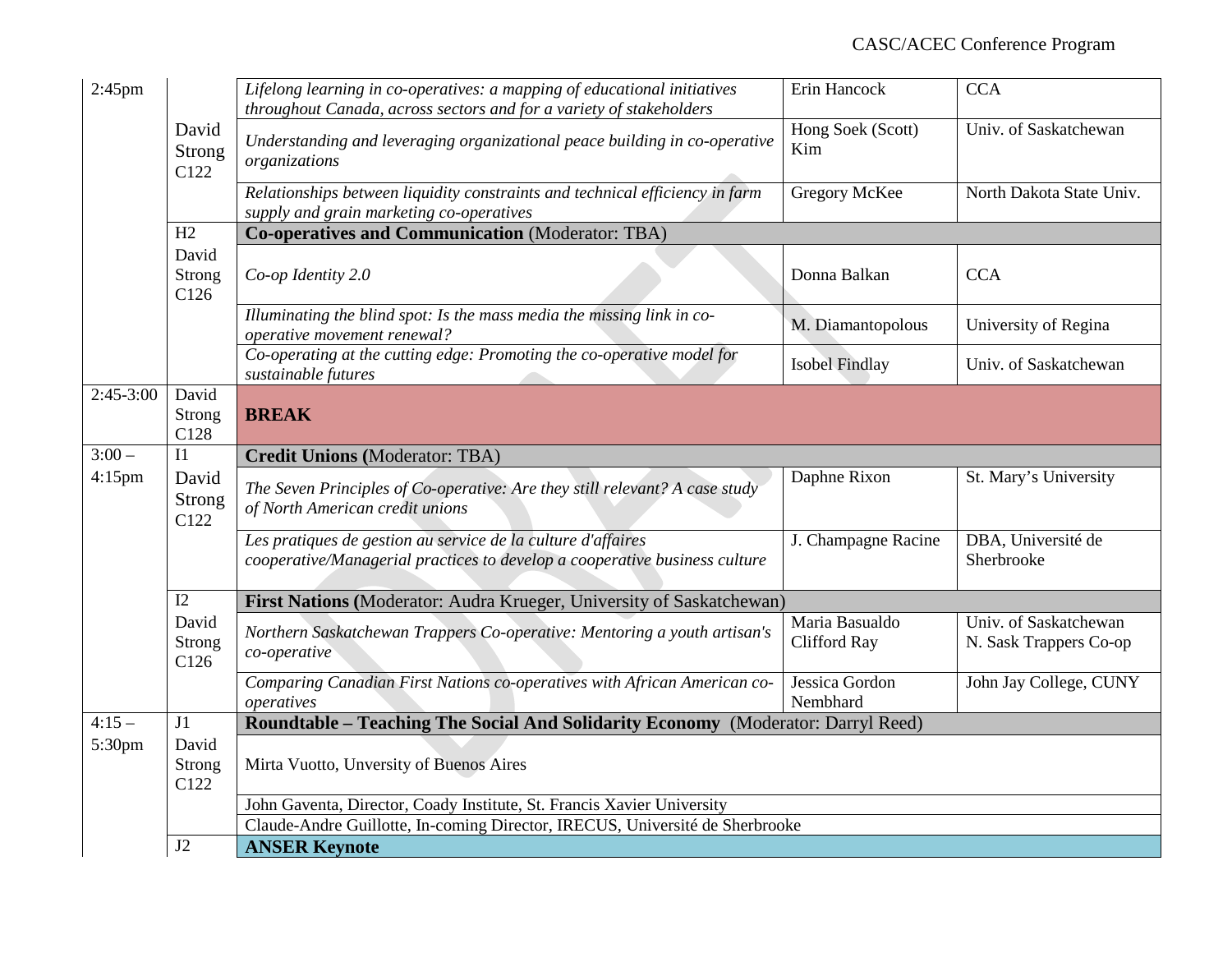|                    | Engine |                                                                         | Michael Prince | Lansdowne Prof. of Social |
|--------------------|--------|-------------------------------------------------------------------------|----------------|---------------------------|
|                    | ering/ |                                                                         |                | Policy, Univ. of Victoria |
|                    | Compu  | If Canada's aging population is a dark cloud, is the Social Economy the |                |                           |
|                    | ter    | silver lining?: People with disabilities and employment opportunities   |                |                           |
|                    | Scienc |                                                                         |                |                           |
|                    | e 125  |                                                                         |                |                           |
| 5:30 <sub>pm</sub> |        | <b>ANSER Reception</b> (McPherson Library, Biblio Café)                 |                |                           |
|                    |        |                                                                         |                |                           |

### **Thursday, June 6th, 2013**

| $9:00-$<br>10:30  | K1                                         | ANSER Roundtable: Human resource management in cooperatives: Challenging the "best practice" paradigm                                |                                                          |                                                  |
|-------------------|--------------------------------------------|--------------------------------------------------------------------------------------------------------------------------------------|----------------------------------------------------------|--------------------------------------------------|
|                   | Contin<br>uing<br><b>Studies</b><br>116    | Shelagh Campbell, University of Regina                                                                                               |                                                          |                                                  |
|                   |                                            | Daphne Rixon, St. Mary's University                                                                                                  |                                                          |                                                  |
|                   |                                            | Janice Foley, University of Regina                                                                                                   |                                                          |                                                  |
|                   | K2                                         | <b>CASC/ANSER Joint Session: Community (Moderator: Luc Theriault, University of New Brunswick)</b>                                   |                                                          |                                                  |
|                   | David<br><b>Strong</b><br>C113             | Who's your community?: Analyzing the context for social co-operatives in<br>the inner city                                           | <b>Judith Harris</b><br>J. McLeod-Rogers                 | University of Winnipeg<br>University of Winnipeg |
|                   |                                            | Challenging the misconceptions of public housing resident management:<br>Understanding the case of the Atkinson Housing Co-operative | Jorge Sousa                                              | University of Alberta                            |
|                   |                                            | Poverty and community-based enterprise: Enlarging the discussion                                                                     | Ana Maria Peredo                                         | University of Victoria                           |
|                   | K3                                         | Co-operative Impact (Moderator: Gregory McKee, North Dakota State University)                                                        |                                                          |                                                  |
|                   | David<br><b>Strong</b><br>C <sub>130</sub> | Methodologies to measure the economic, social and environmental impacts<br>of co-operatives: A critical review                       | Fiona Duguid<br>Nicoleta Uzea                            | <b>CCA</b><br>University of W. Ontario           |
|                   |                                            | Economic impact of the co-operative sector in Nova Scotia                                                                            | George Karaphillis                                       | Cape Breton University                           |
|                   |                                            | Sustainability reporting: A comparison of reporting by co-operatives and<br>investor-owned organizations                             | <b>Elizabeth Hicks</b><br>Launa Gauthier<br>Leslie Brown | Mt St Vincent University                         |
| $10:30-$<br>10:45 | David<br>Strong                            | <b>BREAK</b>                                                                                                                         |                                                          |                                                  |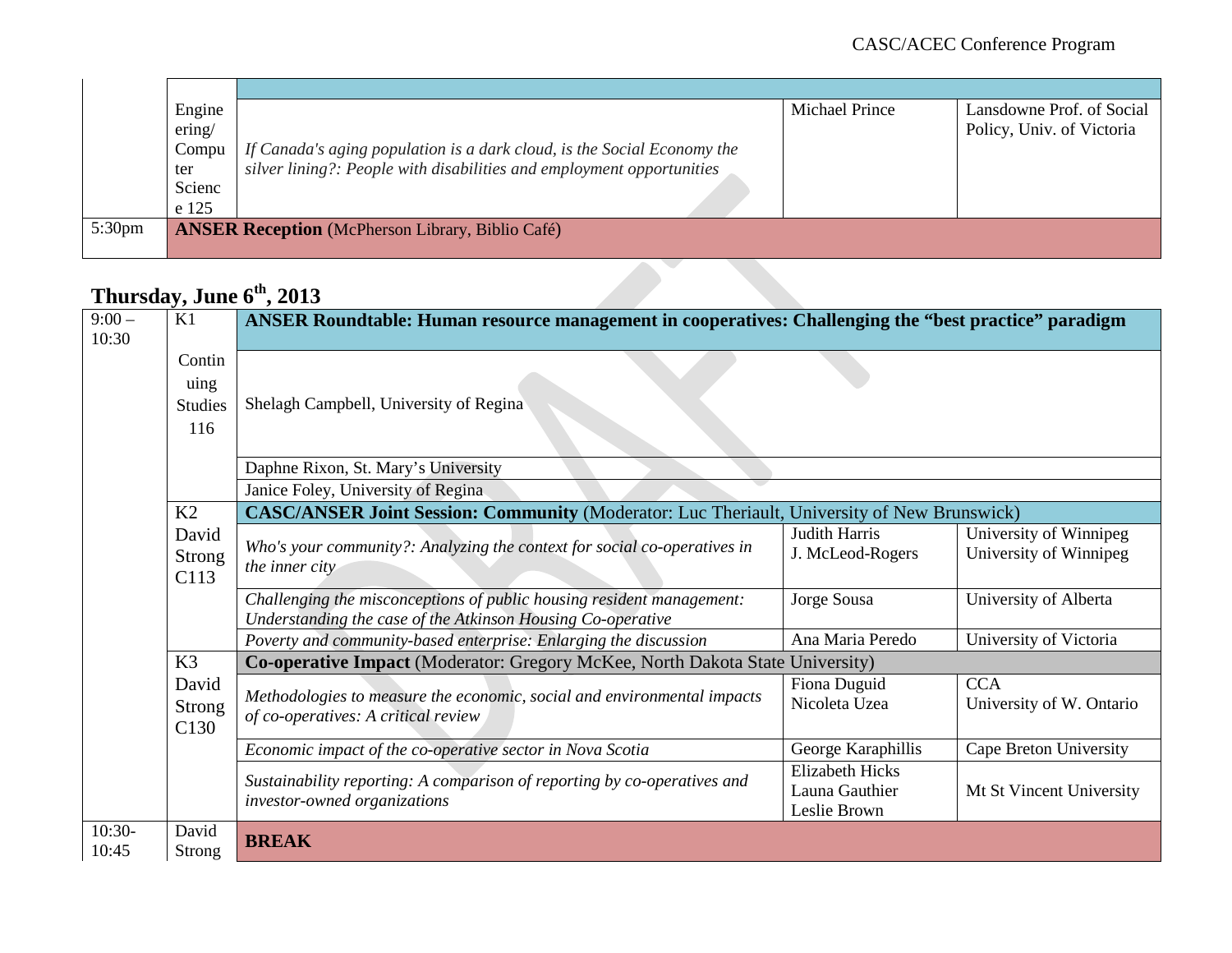|                  | C128                                                                                                                                                               |                                                                                                                                                                                                 |                               |                                                   |  |  |
|------------------|--------------------------------------------------------------------------------------------------------------------------------------------------------------------|-------------------------------------------------------------------------------------------------------------------------------------------------------------------------------------------------|-------------------------------|---------------------------------------------------|--|--|
| $10:45 -$        | L1                                                                                                                                                                 | <b>CASC/ANSER Joint Session: Local and Collectives (Moderator: Sherida Ryan, OISE/University of Toronto)</b>                                                                                    |                               |                                                   |  |  |
| 12:15            | David<br>Strong<br>C113                                                                                                                                            | Considering some complexities in the co-operative/social economy<br>relationship                                                                                                                | Ian MacPherson                | University of Victoria                            |  |  |
|                  |                                                                                                                                                                    | Scaling out local capital                                                                                                                                                                       | Seth Leon<br>Michael Gismondi | Alta. Com & Co-op Assoc<br>Athabasca University   |  |  |
|                  |                                                                                                                                                                    | The workers' united: Interaction among a variety of collectives                                                                                                                                 | Larry Haiven                  | St. Mary's University                             |  |  |
|                  | L2                                                                                                                                                                 | <b>Organizational Structures (Moderator: Donna Balkan, CCA)</b>                                                                                                                                 |                               |                                                   |  |  |
|                  | David<br>Strong<br>C <sub>130</sub>                                                                                                                                | The more the merrier?: How multistakeholder ownership impacts co-<br>operatives' strategic development                                                                                          | Stephanie Guico               | St. Mary's University                             |  |  |
|                  |                                                                                                                                                                    | Measuring the co-operative difference: What is the effect of organizational                                                                                                                     | <b>John Restakis</b>          | <b>BCCA</b>                                       |  |  |
|                  |                                                                                                                                                                    | structure on the culture and behaviour of co-operatives?                                                                                                                                        | Ana Maria Peredo              | University of Victoria                            |  |  |
|                  |                                                                                                                                                                    |                                                                                                                                                                                                 | <b>Richard Tuck</b>           | University of Victoria                            |  |  |
| $12:15-$<br>1:45 |                                                                                                                                                                    | <b>LUNCH</b> (on your own)                                                                                                                                                                      |                               |                                                   |  |  |
| $12:15 -$        | M1                                                                                                                                                                 | Widening the Victoria Co-op Circle: Innovating for Social Inclusion, Sustainability and Solidarity (Moderator: Ian<br>MacPherson, University of Victoria)                                       |                               |                                                   |  |  |
| $1:45$ pm        | Lee Fuge, Food Security Activist and Co-op Developer, Co-ops, credit unions and the local food security movement in British<br>David<br>Strong<br>Columbia<br>C113 |                                                                                                                                                                                                 |                               |                                                   |  |  |
|                  |                                                                                                                                                                    | Vanessa Hammond, Vice-President, Victoria Community Health Co-operative and Chair, Health Care Co-operative Federation of<br>Canada, Health Co-ops for sustainability, inclusion and solidarity |                               |                                                   |  |  |
|                  |                                                                                                                                                                    | Don Skerik, Treasurer of Viridian Energy Co-operative, How the Co-operative model can redefine the renewable energy sector                                                                      |                               |                                                   |  |  |
|                  |                                                                                                                                                                    | Ray Travers, President, O. R. Travers Forestry Consultants Inc. Opportunities for Co-operative Forestry Management                                                                              |                               |                                                   |  |  |
|                  | M <sub>2</sub>                                                                                                                                                     | <b>ANSER: Community Keynote</b>                                                                                                                                                                 |                               |                                                   |  |  |
|                  | Social<br>Scienc<br>es/Mat<br>hemati<br>$\mathbf{c}\mathbf{s}$<br>A 102                                                                                            | Rural and Small Town Studies Program, University of Northern British<br>Columbia: On the edge in rural Canada: The changing capacity and role of<br>the nonprofit sector                        | Laura Ryser & Greg<br>Halseth | University of Northern<br><b>British Columbia</b> |  |  |
| $1:45 -$         | N1                                                                                                                                                                 | <b>ANSER/ CASC Joint Session: Credit Unions (Moderator: Jack Quarter, OISE/University of Toronto)</b>                                                                                           |                               |                                                   |  |  |
| $3:15$ pm        |                                                                                                                                                                    | Credit union amalgamation: Premises and problems                                                                                                                                                | JJ McMurtry                   | <b>York University</b>                            |  |  |